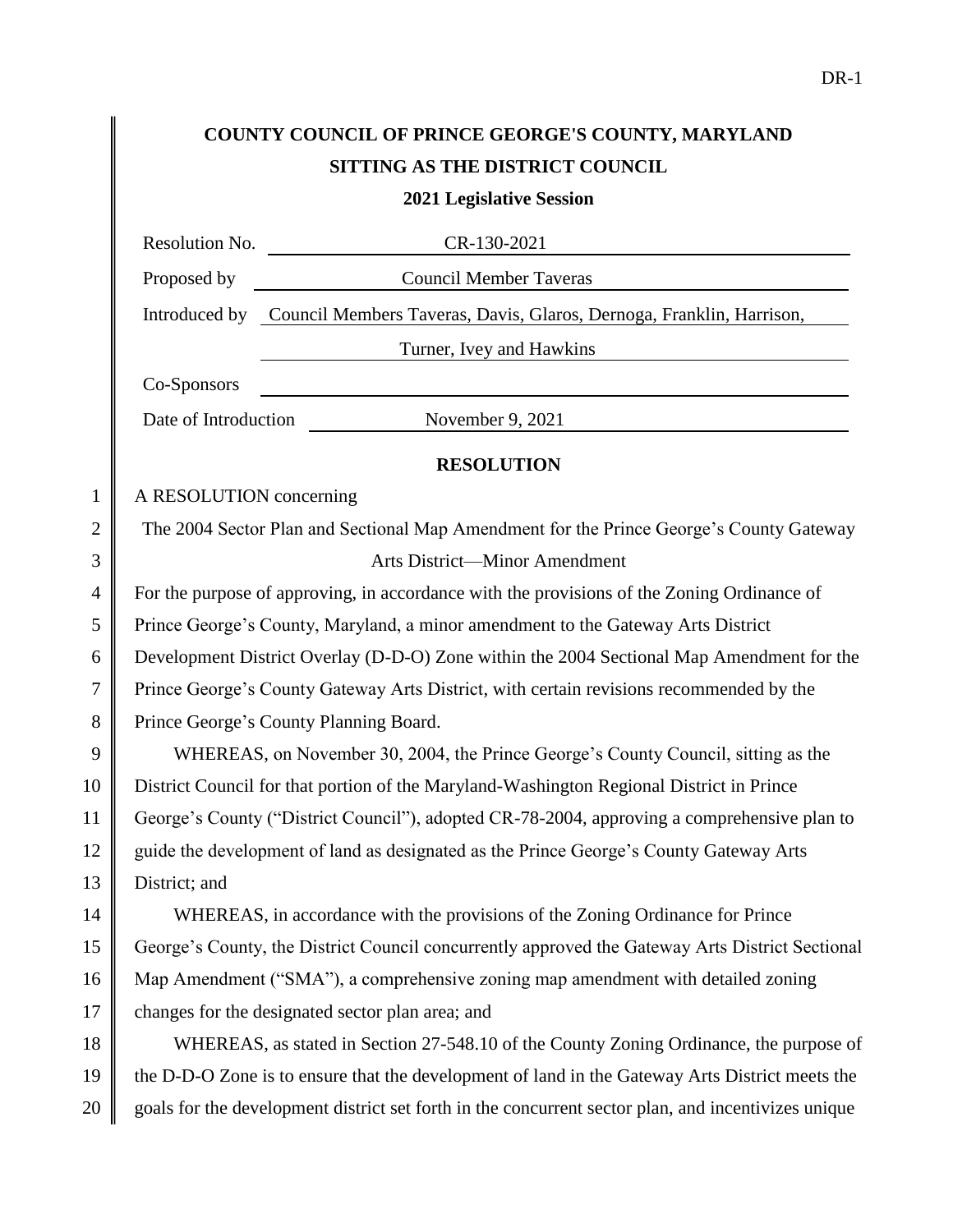1 || opportunities presented by the development district; and

2 WHEREAS, in accordance with Section 27-548.24 of the Zoning Ordinance, the District 3 Council's 2004 Sector Plan and SMA approved certain development district standards, 4 including a Table of Permitted Uses for the Gateway Arts District Development District which 5 are binding standards that replace or modify the development regulations otherwise applicable to 6 development of land in the underlying zoning classification; and

7 WHEREAS, as a result, the District Council finds that, by operation of law, the Gateway 8 Arts District Table of Permitted Uses governs those uses within the development district; and

9 WHEREAS, in furtherance of realizing the County's vision for the Gateway Arts District Development District, and pursuant to the provisions of Sections 27-548.26 and 27-642 of the 11 | Zoning Ordinance, the District Council adopted CR-73-2021 on June 22, 2021, to initiate a minor amendment process to amend the Development District Overlay Zone Table of Permitted Uses within the 2004 Sector Plan and Sectional Map Amendment for the Prince George's County Gateway Arts District to permit 'private and public multipurpose art center' within the Multifamily Medium Density Residential (R-18) Zone of the Gateway Arts District; and

16 WHEREAS, the Prince George's County Planning Board of the Maryland-National Capital 17 Park and Planning Commission, in conjunction with the Prince George's County Council, 18 pursuant to Section 27-644 of the Zoning Ordinance of Prince George's County, held a duly 19 advertised public hearing on the Minor Amendment to the Gateway Arts District Development 20 **District Overlay Zone on September 23, 2021**, in order to receive public comment into the record 21 public testimony on the proposed minor amendment; and

22 WHEREAS, after the close of the public hearing record, planning staff prepared a 23 Technical Staff Report analyzing the proposed amendment and public hearing comments with 24 The recommendation to the Planning Board for consideration; and

25 WHEREAS, the Gateway Arts District Table of Permitted Uses is organized by specific 26 Character Areas within its Overlay Zone, rather than base zone classification; and

27 WHEREAS, all properties currently classified in the Development District Overlay/ 28 Multifamily Medium Density Residential (D-D-O/R-18) Zone within the Gateway Arts District 29 D-D-O Zone are within the Multifamily Residential Community Character Area of the D-D-O  $30 \parallel$  Zone; and

31 WHEREAS, an amendment to the Table of Permitted Uses to permit a use in an underlying

2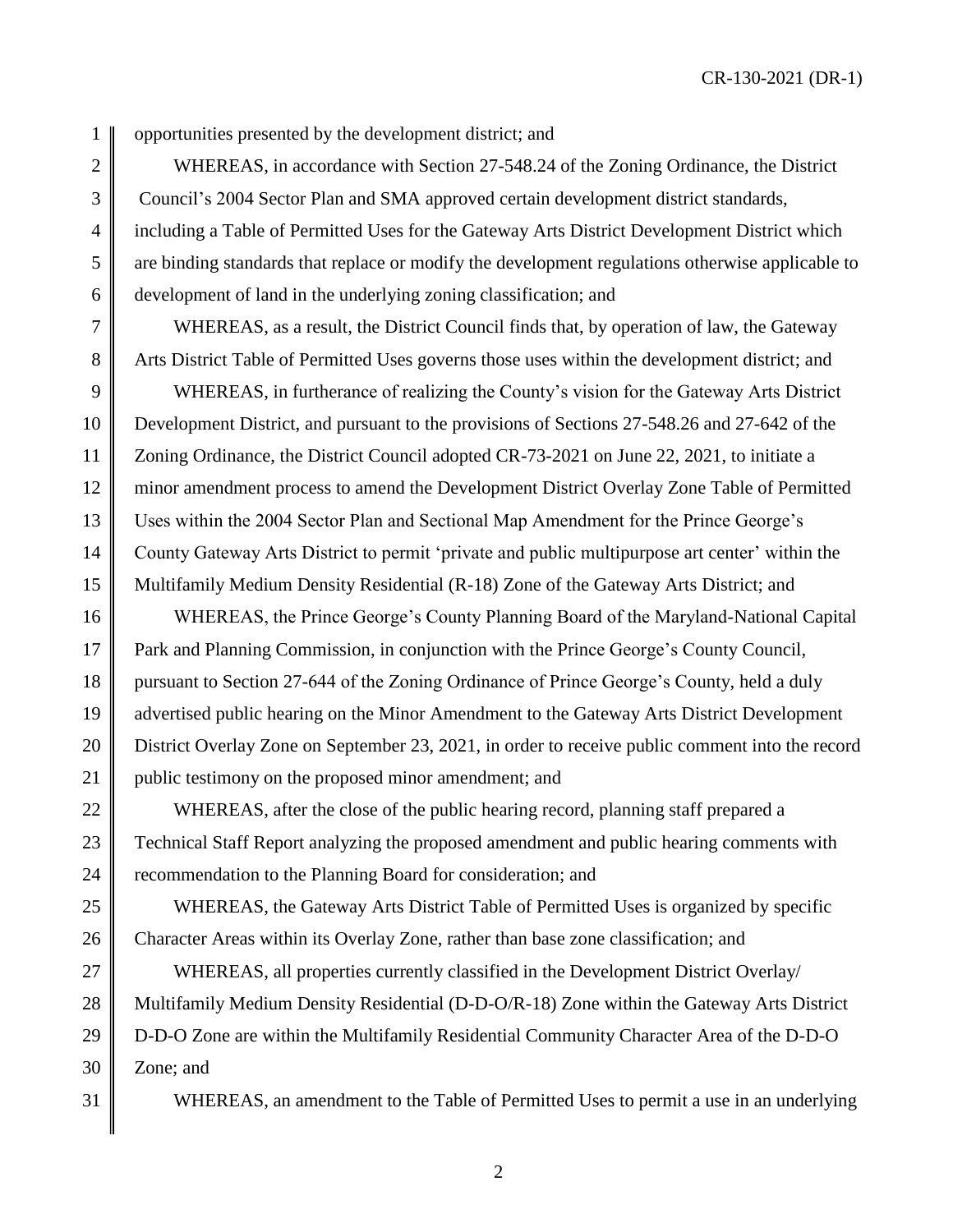1 base zone would be inconsistent with the structure and framework of the D-D-O Zone; and

2 WHEREAS, the use "private and public multipurpose art center" is not defined in the 3 Prince George's County Code or in the SMA; and

4 WHEREAS, on October 21, 2021, the Planning Board held a work session on the minor 5 mendment to examine the analysis of testimony presented at the September 23, 2021, joint 6 public hearing and exhibits received before the close of the record on October 8, 2021; and

7 WHEREAS, Planning Board endorsed the proposed amendment via PGCPB No. 2021-127; 8 which included the Technical Staff Report and Analysis of Testimony as attachments; and

9 WHEREAS, PGCPB No. 2021-127 includes two recommended revisions within the 10 endorsed Minor Amendment; and

11 WHEREAS, on November 2, 2021, the District Council conducted a public work session to 12 examine the record of joint public hearing testimony and recommendations of Planning Board 13 regarding the proposed minor amendment; and

14 WHEREAS, based upon testimony received into the record of joint public hearing 15 testimony, the Council, sitting as the Committee of the Whole, voted to direct staff to prepare a 16 Resolution of Approval with revision to the Gateway Arts District Development District Overlay 17 Zone to update the Table of Permitted Uses, to define, and permit within the Multifamily 18 Residential Community Character Area, "private and public multipurpose art centers," as 19 recommended by the Prince George's Planning Board in PGCPB Resolution No. 2021-127.

20 NOW, THEREFORE, BE IT RESOLVED by the County Council of Prince George's 21 County, Maryland, sitting as the District Council for that part of the Maryland-Washington 22 Regional District in Prince George's County, Maryland, that, in accordance with Sections 27-23 548.26 and 27-642 of the Zoning Ordinance, the following Minor Amendment to the Gateway 24 Arts District Development District Overlay Zone be and the same is hereby approved, with the 25 Tervisions recommended by the Planning Board set forth within PGCPB No. 2021-127, 26 incorporated as set forth fully within this Resolution, and summarized below:

## 27 **MINOR AMENDMENT 1:**

28 The "Private and Public Multipurpose Art Center" uses—defined as a community based 29 structure to be used for public enrichment through the creative arts, to include community events, 30 performance arts and related artistic events, classroom space, gallery space, as well as 31 diministrative office and information center uses—are permitted in the Multifamily Residential

3